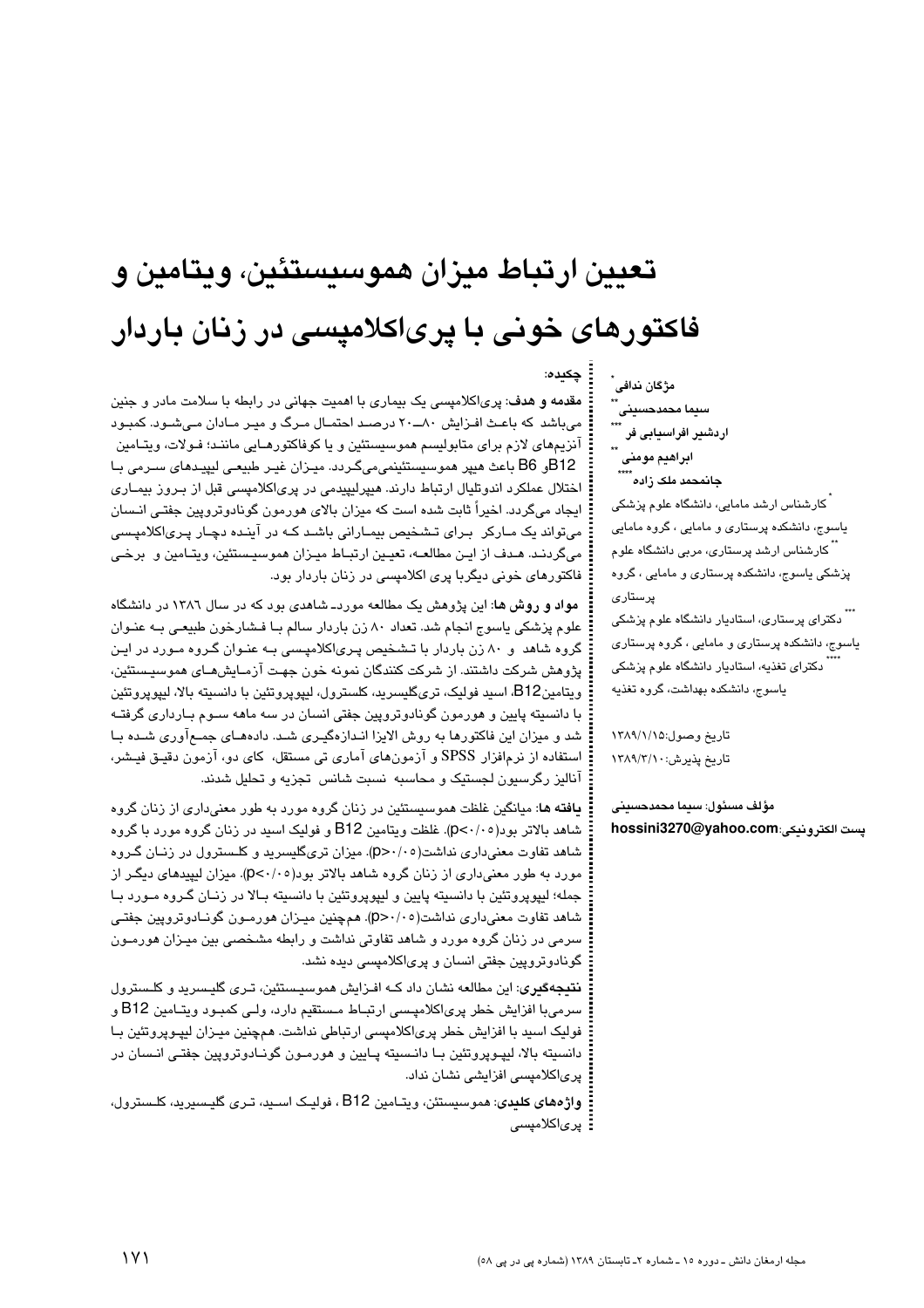مقدمه

پریاکلامپسی یک اختلال مربـوط بـه عملکـرد اندوتليال عروقي است كه بعد از هفته بيستم حـاملگي رخ میدهد. این بیماری با افزایش فشار خون نسبت به قبــل از بـــارداری، دفـــع پـــروتئین در ادرار و یــا ادم مشخص میشود(۱). بیماری فشارخون یک علت مهـم مسرگ و میسر و نساتوانی مسادر، جنسین و نسوزاد میباشد(۳و۲). گزارش سه ساله در مورد مرگ و میـر مادران باردار در بریتانیا (۱۹۹۹ـ۱۹۹۷) مشخص کـرد که اختلالات فشارخون در بارداری دومین علت شـایع مرگ ومیر مادران میباشد، به طوری که ۵/۲ مرگ در میان یک میلیون مادر با پریاکلامپسی و ٢/٤ مرگ در میــان یــک میلیــون مــادر بــا اکلامپــسی رخ داده است(٤). افزایش فشار خــون تقریبــاً در ١٠ درصــد از بارداری ها رخ میدهد و وقوع آن با توجه به موقعیت جغرافيايي و نژاد متفاوت ميباشد(٥).

در کشورهای پیشرفته مرگ و میر پـریناتـال نوزادان متولد شده از مادران پریاکلامپتیک ۵ برابـر مادران غیر پری اکلامیتیک است و علت ١٥ درصـد از زایمانهای زودرس میباشد(٦).

اتیولوژی دقیق پریاکلامپسی هنـوز مـشخص نيست. اخيراً مـشخص شـده اسـت هموسيـستئين كـه باعث توليد استرس اكسيداتيو و اختلال عمـل سـلول انــدوتلیال در پــری|کلامپــسی مــیگــردد، ولــی هنــوز مشخص نيست کـه غلظـت هموسيـستئين در گـردش خون باعث پریاکلامپسی شـود. بعـضی پـژوهش۵ـا ارتبــاط بــين افــزايش غلظـت ســرمى هموسىيــستئين و

پریاکلامیسی را نشان میدهند (۸و۷) در صورتی کـه بررسی های دیگر این موضوع را ثابت نمیکنند(۱۰و۹). غلظــت هموسيــستئين يلاســـما در زنـــان یری/کلامیتیک بالاتر است و این افیزایش تبا ۱۰ هفتیه بعد از زایمان قابل مشاهده میباشد که نشان میدهـد ميـــزان بـــالاي هموسىيــستئين ممكـــن اســـت خطـــر پریاکلامیسی را افزایش دهد. میزان هموسیستئین در زنــان ســياەيوســت بــالاتر از زنــان ســفيد يوســت مے ماشد (١٠).

هموسیستئین یک آمینواسید است کـه در اثـر متابوليــسم متيــونين بـــه وجــود مـــىآيــد. ميــزان هموسيستئين خون تحت تأثير ژنتيک وعوامل اكتسابي تغییر میکند. کمبود آنزیمها و یـا کوفاکتورهـای لازم بــــــرای متابولیــــــسم هموسیـــــستئین از جملـــــــه؛ فـــــولات، ويتــــــامين،هــــــاي B12 وB6 باعـــــث هیپرهموسیستئینمی میگردد. مطالعههای زیادی بـرای اثبــات ارتبـــاط بـــين پـــرىاكلامپـــسى و ميـــزان هموسيستئين، فولات، ويتامين B6 وB12 انجام شـده است و نتایج نشان داده است که میزان هموسیستئین در زنان پری|کلامیتیک افزایش یافته است و تغییراتـی نیز در میزان فولات، ویتـامین B6 وB12 دیـده شـده است(۱۱).

غلظت هموسیستئین بــه وســیله دو فرمــول آنزیمی تنظیم میشود. هموسیستئین میتواند از طریق یک فرمول آنزیمی ری متیله شده و تبدیل بــه متیـونین گردد که لازمه آن اسید فولیک بــه عنــوان یــک دهنــده متیل میباشد. علاوه بر اسید فولیک کافی ایـن فرمـول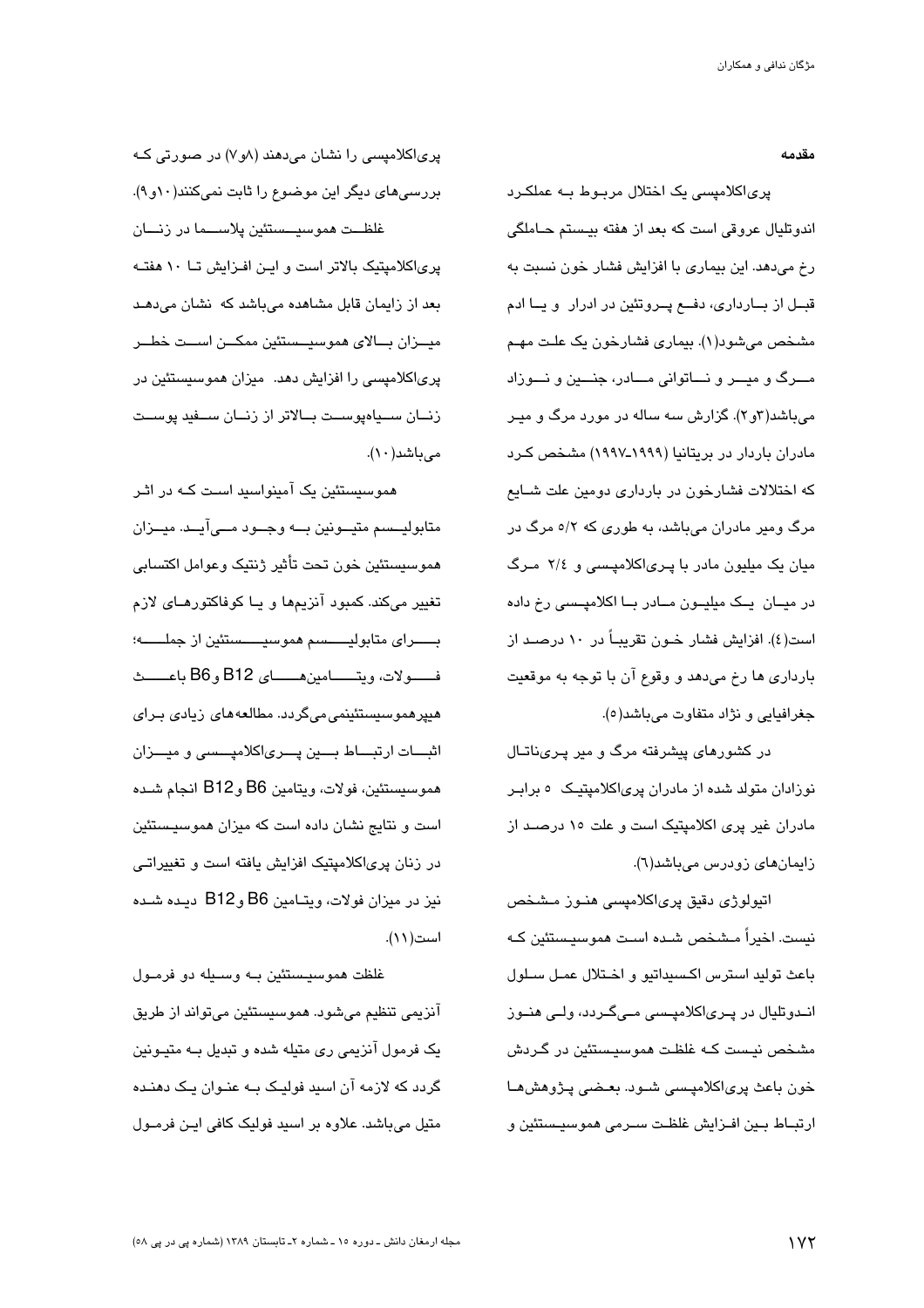به ویتامین B12 به عنبوان یک کوفیاکتور مهیم نیباز دارد. همچنین هموسیستئین میتواند به وسیله تـرانس سولفوراسيون از فرمول حـذف شـود كـه وابـسته بـه وجود ويتامين B6 مي باشد. نواقص آنزيمي در هر يک از این فرمولها باعث افزایش هموسیستئین و کـاهش اسید فولیک، ویتامینB12 و ویتامین B6 میگردد(۸). بررسے ھا نـشان مے دھـد کـه پـژوهش هـای

بیشتری برای بررسی تأثیر اختلافات نژادی در رژیـم غذایی، مصرف مکمل فولیک اسید یا تداخلات تغذیهای و عوامل مادری مورد نیاز است(۱۲). زنبانی کـه مـواد غذایی کافی استفاده نمیکنند دچار کمبود مواد معـدنی مهم میباشند. پژوهشها نشان مےدهـد کـه مـصرف بعـضی ویتـامینهـا، مـواد معـدنی و اسـیدهای چـرب ضروری تأثیر مثبتی در پیشگیری از پـریاکلامپـسی، سقط جنین، زایمان زودرس، وزن کـم در زمـان تولـد، دیابت حاملگی و سلامت طولانی مدت نوزاد دارد(١٣).

صدمه سلول اندوتلیال و تغییر عملکـرد آن در پــاتوژنز پــری|کلامپــسی تــأثیر مهمــی دارد. لیپیــدهای سرمي تأثير مـستقيمي بـر عملكـرد انـدوتليالي دارنـد. میزان غیر طبیعی لیپیدهای سرمی با اختلال عملکرد اندوتليال ارتباط دارند. سطوح پلاسـمايي كلـسترول و تـری گلیـسیرید در حـاملگی افـزایش مـییابـد. غلظـت لیپوپروتئین با دانسیته پایین<sup>(۱</sup>) در زنان پری اکلامپتیک نسبت بـه زنـان بـا بـارداری بـدون عارضـه افـزایش مــیابــد. پــر اکــسیداسیون لیپیــد نیــز در زنــان پری|کلامپتیک افزایش مییابـد. بــه نظـر مــیرسـد کــه ذرات لیپوپروتین با دانسیته پــایین در پــریاکلامپــسی

اکسیده شیده و این ذرات اکسیده باعث صیدمه یه انـدوتليال عروقـي مـيشـوند(١٤). هيپـر ليپيـدمي در پریاکلامیسی قبل از بروز بیماری ایجـاد مـیگـردد و میزان تری گلسبرید و استدهای چرب ضروری بالاتر از بارداریهای بدون عارضه میباشند(١٦و ١٥).

اخیراً ثابت شده است که میزان بالای هورمون گونــادوتروپین جفتــی انــسان<sup>(۲)</sup> بــا کمبــود تهــاجم تروفوبلاستیک در طول سه ماهه دوم بارداری ارتباط دارد، بنابراین میزان بالای این هورمون مےتوانـد یـک مارکر برای تشخیص بیمارانی باشد که در آینده دچار یریاکلامیسی میگردند(۱۷).

هـدف از ايـن مطالعــه، تعيـين ارتبــاط ميـزان هموسیستئین، ویتـامین و برخـی فاکتورهـای خـونی دیگربا پری اکلامیسی در زنان باردار بود.

### مواد و روشها

این پژوهش یک مطالعه موردـ شاهدی بود کــه در ســال ١٣٨٦ در دانــشگاه علــوم پزشــكى ياســوج انجسام شسد. در ایسن مطالعسه ۸۰ زن بساردار ســالم بــا فــشارخون طبيعـــي بــه عنــوان گــروه شاهد و ۸۰ زن بـاردار بـا تـشخیص پـریاکلامیـسی به عنوان گروه مورد شرکت داشتند.

در ایــن پــژوهش از پرســـشنامه پــژوهشگــر ساخته که روایی و پایایی آن به وسیله اعضای هیئت علمــیدانــشکده پرســتاری و مامــایی دانــشگاه علــوم

<sup>1-</sup>Low Density Lipoprotein (LDL) 2-Human Chorionic Gonadothropin(HCG)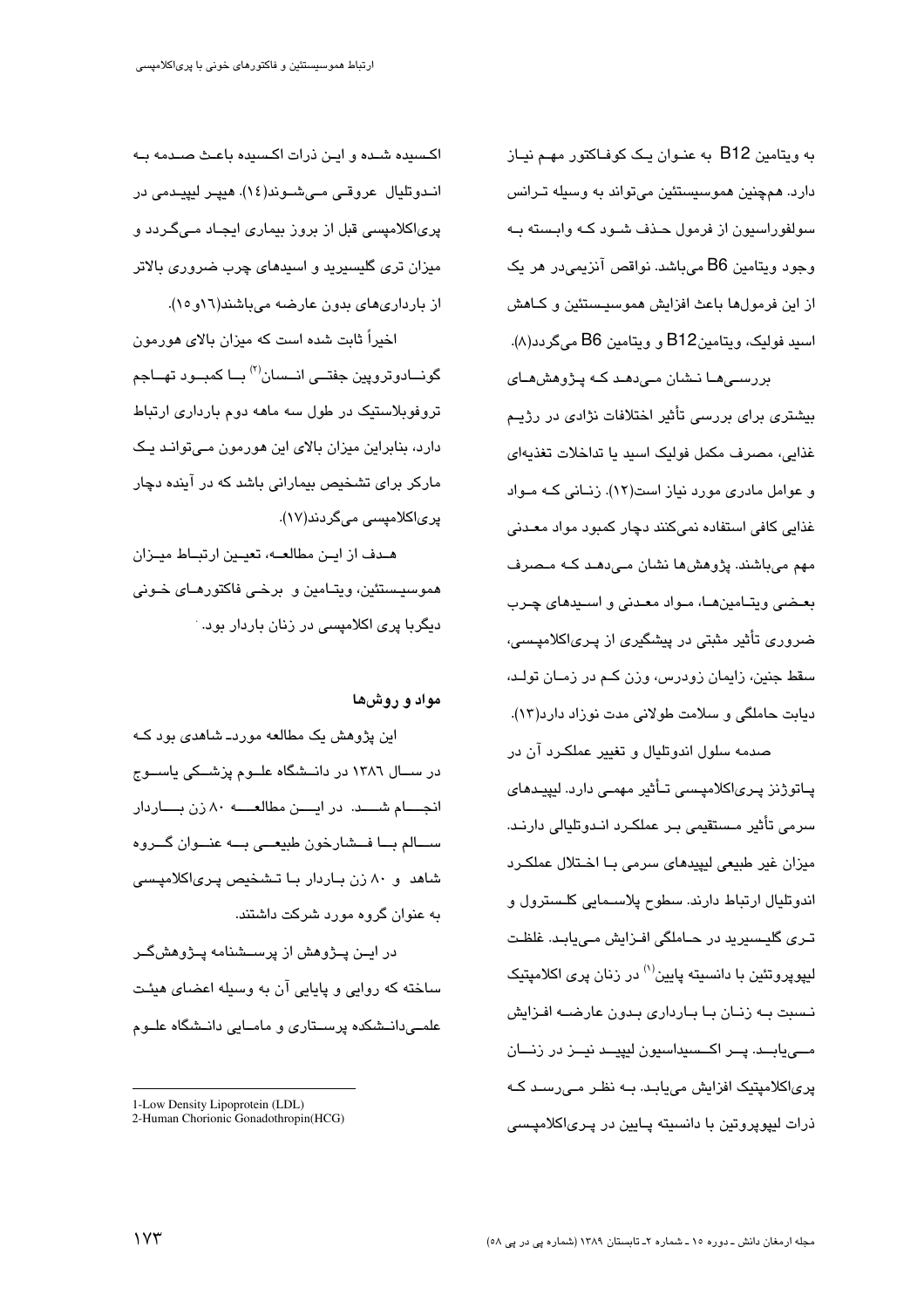پزشکی پاسوج تعیین شد، جهت جمعآوری اطلاعـات دموگرافیک و نتایج آزمایشها استفاده گردید. شـرکت در پژوهش با رضایت کتبی واحدهای مورد پژوهش و آگاهی آنها از روش و هدف پژوهش بود.

بر اساس بازنگری منابع، هیپرهموسیستئینمی در زنان باردار سالم ۲۲ درصد برآورد شـده اسـت و انتظار می رود در صورت وجود ارتباط، شبانس زنبان دچـــار پـــرىاكلاميـــسى بـــراى داشـــتن عارضــــه هیپرهموسیستئینمی۳ برابر زنان سالم باشد. با فـرض حدود اطمینان ۹۵ درصـد و تـوان آزمـون ۸۰ درصـد تعدداد نمونه بر اساس فرمول مطالعه اى موردـ شاهدی که بــه کمــک نــرم|فــزار EPI6 محاســبه گردید، ٦٩ نمونه مورد و ٦٩ نمونه شاهد محاسبه شد. به منظور پیش بینی موارد مخدوش کننـده و دادههـای هدر رفته تعداد ۸۰ نمونه در هر گروه انتخاب و مورد بررسے قرار گرفت.

زن باردار مبتلا بــه پـریاکلامپـسی بــه فـردی باردار اطلاق میشد که دارای فشارخون سیستول بیشتریا مساوی ١٤٠ و دیاستول بیشتر یا مساوی ٩٠ میلے،متــر جیــوه یــا افــزایش ۳۰ میلــی،متــر جیــوه در فشارخون سیستول و ۱۰ میلسی متسر جیسوه در فشارخون دیاستول حداقل در دو بار اندازه گیـری بـه فاصله ٦ ساعت، دفع پروتئین بیشتر از ۳۰۰ میلیگرم در دستی لیتـر در ادرار ٢٤ سـاعته یـا پـروتئین اوری راندوم بیشتر از ۰/۳ گرم در دسی لیتر و یا ادم باشد. زنانی که به دیابت و فشارخون بالای قبل از بـارداری،

بيماري هاي قلبي ــ عـروقي بيماري هــاي، كليـوي، چنـد قلویی و مول مبتلا بودند از مطالعه حذف شدند.

در سه ماههٔ سوم بارداری نمونـههـای خـون برای اندازهگیری میزان هموسیستئین، ویتـامینB12، اسید فولیک، تری گلیسرید، کلسترول، لیپوپروتئین با دانــسيته بــالا<sup>(١)</sup>، لييــويروتئين بــا دانــسيته يــايين و هورمون گونادوترویین جفتی انسان از افـراد هـر دو گروه مورد و شاهد گرفته شد.ئبعد از لخته شدن خون به مدت ۱۰ دقیقـه بـا دور ۳۰۰۰ سـانتریفوز و سـپس سرم به دست آمده تـا زمـان آزمـایش۵ـا در حـرارت ۷۰ـ درجه سانتیگراد نگهداری شد.

بــرای انــدازهگیــری میــزان هموسیــستئین و هورمسون گونسادوتروپین جفتسی انسسان از روش ایمنواسی، برای انـدازهگیـری میـزان ویتـامین B12 و اســیدفولیک از روش کمــی لومینــسانس ایمنواســی و جهت اندازهگیـری میـزان تـریگلیـسرید، کلـسترول و ليپوپروتئينها از روش الايزا استفاده شد.

دادهها درسه بخش اطلاعات عمومي، معاينـات و آزمایشها جمعآوری و در پرسشنامه مربوطه ثبت گردید.

اطلاعات عمومي شامل؛ مشخصات دموكرافيك، تاریخچه حاملگی و پزشکی بوده که به روش مصاحبه با افراد تحت مطالعه جمعآوری شده و در پرســشنامه ثبت گردید. معاینات شیامل؛ انیدازهگیری فشارخون، بررسی ادم و علایم مربوط بـه پـریاکلامپـسی بـوده

<sup>1-</sup>High Density Lipoprotein (HDL)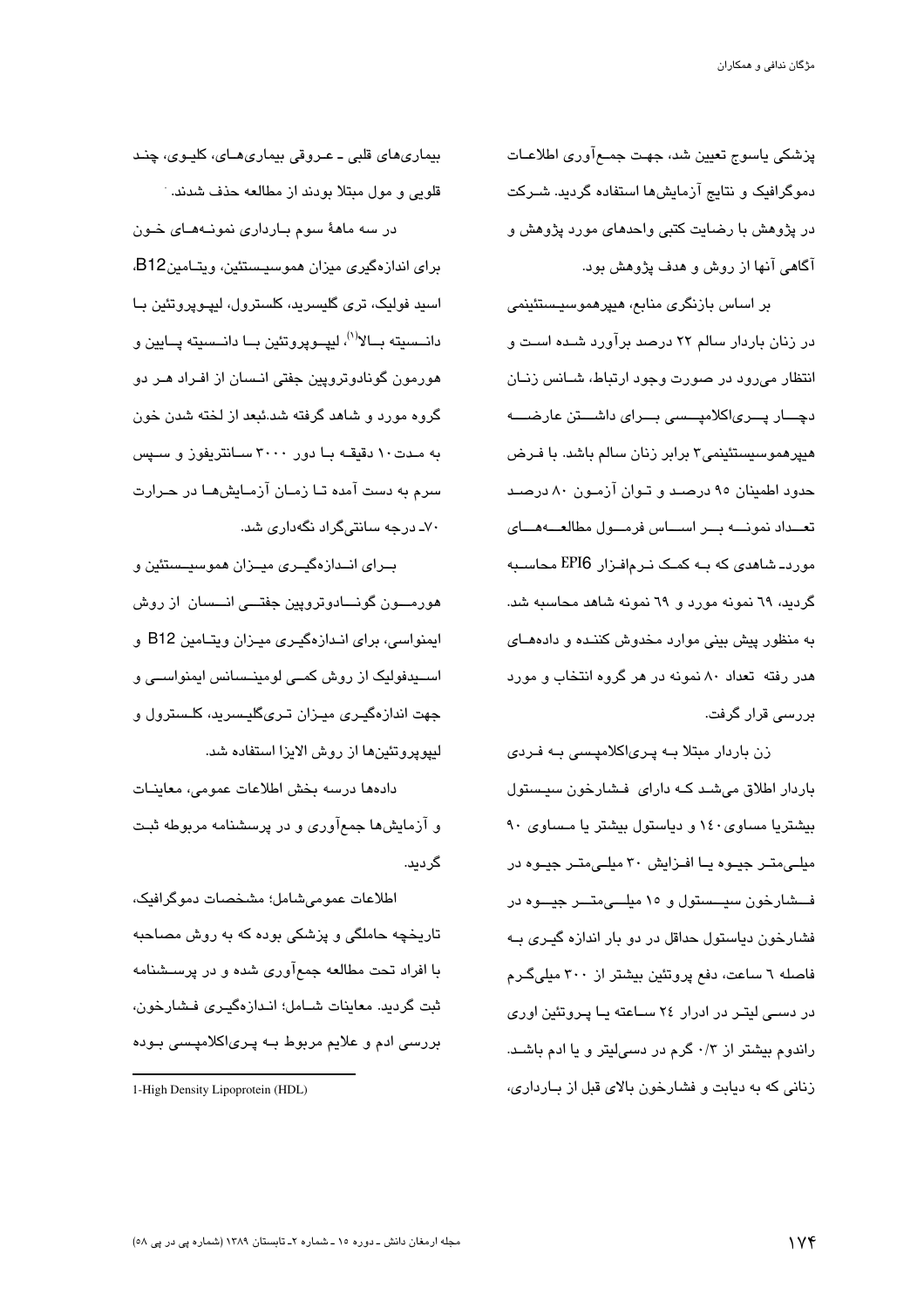است. ابتلا به پری اکلامپسی با معاینه، مشاهده و آزمایش مشخص و به وسیله پزشک متخصص ثابت گرديــد. آزمــايشهــا شــامل؛ ميــزان پــروتئين ادرار، هموسیـستئین، ویتــامین و دیگــر فاکتورهــای خــونی ىو دند.

دادههـــای جمـــع آوری شـــده بـــا اســـتفاده از  $\alpha^{(8)}$ نر مافزار  $\text{SPSS}^{(9)}$ و آزمونهای آماری تی مستقل ڪاي دو<sup>(۳)</sup>، آزمـون دقيـق فيـشر<sup>(٤)</sup> آنباليز رڳرسيـيون لجستنک<sup>(٥)</sup> و محاسبه نسبت شانس<sup>(٦)</sup> تجزیه و تحلیل شدند.

#### بافتهها

مقایسه اطلاعات دموگرافیک در دو گروه مورد و شـــــاهد تفـــــاوت معنــــــىدارى را نـــــشان نداد(۲۰*۰–*p) (جدو ل ۱).

قبـــل از مقايـــسه ميـــانگين ميـــزان غلظـــت فاکتورهای مورد مطالعه در دو گروه مـورد و شــاهد، توزييع هير ڪدام از آنهيا بيا آزميون کولمبوگروف ايا اسمیرنوف <sup>(۷)</sup> بررسی گردید. نتایج این آزمـون نـشان داد که میانگین پارامترهای فوقالذکر از توزیــع نرمــال برخوردار هستند، بنابراین جهت مقاسیه میانگین آنهیا در دو گروه مـورد و شــاهد از آزمـون پــارامتری تــی مستقل استفاده گردید.

نتایج نشان داد که میـانگین و انحـرافمعیـار میزان هموسیتئین، تریگلسیرید و کلـسترول در زنــان گروه مورد به طور معنیداری بیش از میـزان آنهـا در زنان گروه شاهد بود(۶۰/۰۵)، در سیایر فاکتورهیای پر رسے شدہ تفاوت معنے داری بین دو گیروہ میورد و شاهد مشاهده نشد(جدول ٢).

|                                   |      | شاهد | گروه |                            |
|-----------------------------------|------|------|------|----------------------------|
| سطح معنىدارى                      | مورد |      |      |                            |
|                                   |      |      |      | متغير                      |
| $>\cdot/\cdot \Delta$             | ۲۸   | ۲۷   |      | میانگین سن زنان(سال)       |
| $>\cdot/\cdot$ $\circ$            | ٣٧   | ٣٧   |      | میانگین سن حاملگی(سال)     |
| $>\cdot$ / $\cdot$ $\vartriangle$ | Y/V  | ٣    |      | ميانگين تعداد حاملگي       |
| $>\cdot/\cdot \Delta$             | ۱۸   | ۲    |      | ميانگين تعداد زايمان       |
| $>\cdot/\cdot \Delta$             |      | ۱/۵  |      | میانگین تعداد بچه های زنده |

جدول ۱: مقایسه اطلاعات دموگرافیگ در گروههای مورد مطالعه

1-Statistical Package for Social Sciences

2-Independent T-test

3-Chi-Square Test

4-Fisher Exact Test

5-Logistic Regression

6-Odd's Ratio

7-Kolmogorov – Smirnovz (K-S)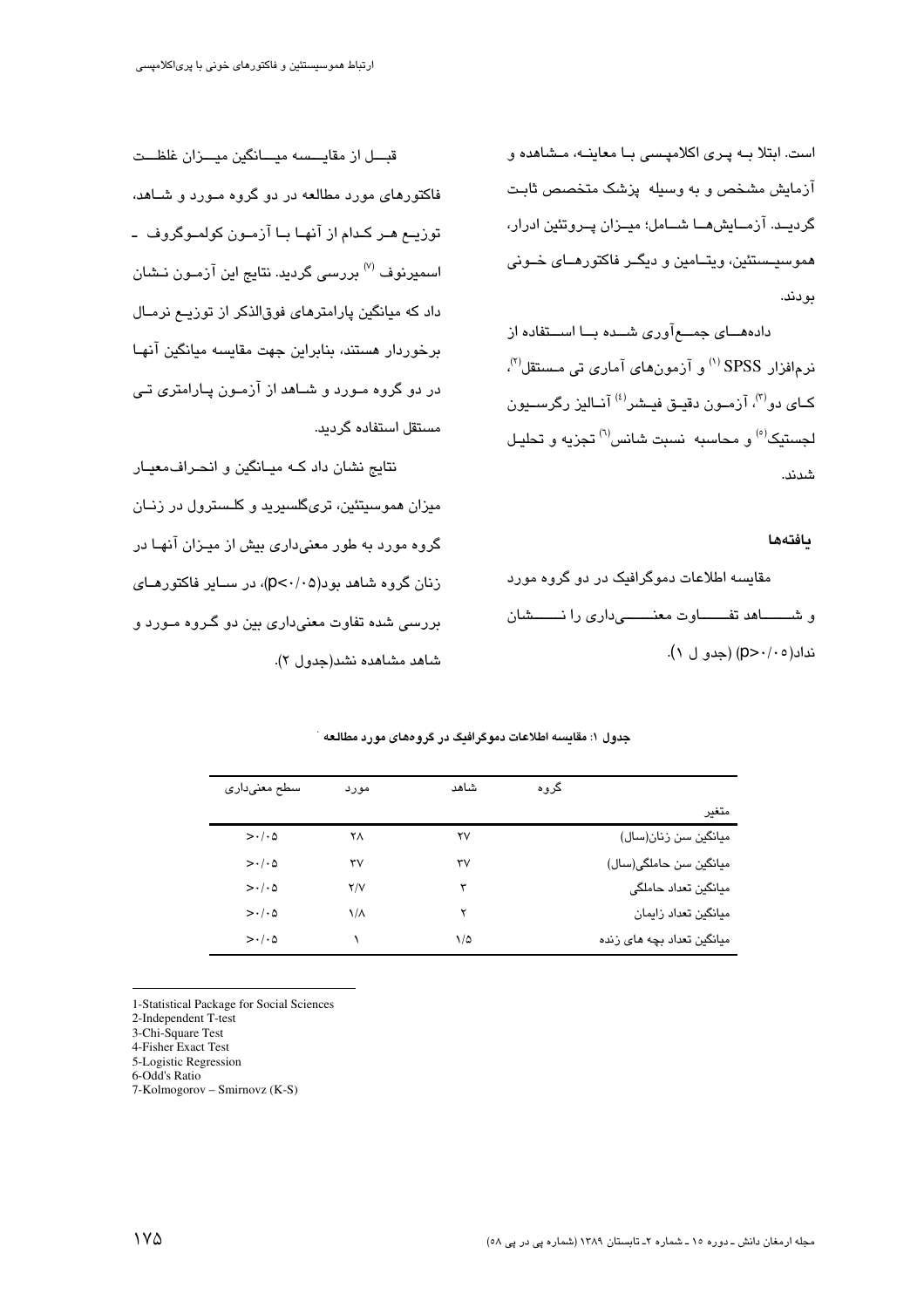| سطح معنىدارى                    | مورد                                               | شاهد                                                     | گروه |                                                  |
|---------------------------------|----------------------------------------------------|----------------------------------------------------------|------|--------------------------------------------------|
|                                 |                                                    |                                                          |      | متغير                                            |
| $\langle \cdot   \cdot \rangle$ | $\frac{\gamma + \gamma + \gamma}{\gamma + \gamma}$ | $\Lambda/\mathfrak{k} \pm \mathfrak{1}/\mathfrak{k}$     |      | هموسیستین(میکرومول بر لیتر)                      |
| $>\cdot/\cdot \Delta$           | <b>TTA/Q±TT/Q</b>                                  | $YY \cdot / Y \pm YY/V$                                  |      | ویتامین B12(پیکوگرم بر میلیلیتر)                 |
| $>\cdot/\cdot \Delta$           | $Y^{\pm Y}$                                        | $Y/\sqrt{\pm 1/\tau}$                                    |      | اسید فولیک(نانوگرم بر میلیلیتر)                  |
| $\langle \cdot   \cdot \rangle$ | $YY. \pm AY/V$                                     | 158±4810                                                 |      | تری گلیسرید(میلیگرم در صد)                       |
| $\langle \cdot   \cdot \rangle$ | $YY/Y_{\pm}YY$                                     | 1V&/2±54/3                                               |      | کلسترول(میلیگرم در صد)                           |
| $>\cdot/\cdot \Delta$           | $170/1 \pm 19/7$                                   | 171/۶±1V/V                                               |      | لیپو پروتئین با دانسیته پایین(میلیگرم در صد)     |
| $>\cdot/\cdot \Delta$           | $f\1/\frac{1}{2}$                                  | $\mathfrak{r}\cdot/\mathsf{V}\pm\mathfrak{F}/\mathsf{V}$ |      | لیپو پروتئین با دانسیته بالا(میلیگرم در صد)      |
| $>\cdot/\cdot \Delta$           | $YYY/9+Y\cdot Q/\Delta$                            | $f \cdot \cdot \frac{1}{\tau + 19V}$                     |      | گونادوتروپین جفتی انسان(واحد بین المللی بر لیتر) |

جدول۲: مقایسه میانگین و انحراف،معیار هموسیستئین و سایر فاکتورهای خونی بررسی شده در گروههای مورد مطالعه

بحث و نتيجهگيري

صـــدمه انـــدوتليال عروقـــي نقــش كليــدي در پــاتوژنز پــری|کلامپــسی بــازی مــیکنــد، امــا علــت بیوشیمیایی این صدمات عروقی هنوز ناشناخته است. هييرهموسيستئينمي،ممكن است باعث صدمه انـدوتليال و بیماری عروقی گردد(۸و۷)، لذا هدف از این مطالعــه، تعیین ارتباط میزان هموسیستئین، ویتـامین و برخـی فاکتورهــای خــونی دیگربــا پــری اکلامپــسی در زنــان باردار بود.

نتايج پژوهش حاضرنشان میدهد که میـانگین غلظت هموسیستئین در زنان پری اکلامپتیک بـه طـور قابل ملاحظه ای از زنان با حاملگی طبیعی بالاتر بـوده است که این یافته سازگار با مطالعههای انجام شده به وسیله پژوهشگران دیگر مانند لوسـیانو و همکـاران<sup>(۱)</sup> (۲۰۰٦) و آمار و همکاران<sup>(۲)</sup>(۲۰۰٦) میباشد کـه آنهـا نيــز بـــه نتــايج مــشابهى از نظــر ميــزان غلظــت هموسیستئین دست یافتند(۱۸ و ۷). از طرفی فرناندز و

همکــــــاران<sup>(۳)</sup>(۲۰۰۵) ارتبــــــاط معنـــــــىدارى بــــــين پری|کلامپسی و افزایش هموسیستئین پیدا نکردند(۹). میزان ویتامین B12 و اسید فولیک کــه نقـش مهمی را در شکلگیری متیونین از هموسیستئین بازی میکنند، در زنان پـری اکلامیتیـک کــاهش نیافـت. ایـن یافته مشابه نتایج پژوهش براک و همکـاران<sup>(٤)</sup> (٢٠٠٧) و ماکدوس و همکاران<sup>(٥)</sup>(٢٠٠٧) بوده است که آنها نیز تفاوتی بـین میـزان ویتـامین B12 و اسـید فولیـک در زنان پری اکلامیتیک و زنان با حاملگی نرمال مـشاهده نکردند(۲۰ و ۱۹)، امــا بررســـ هــای دیگــر ارتبــاط مستقیمی بـین کـاهش میـزان ویتـامین B12 و اسـید فولیک و پریاکلامپسی پیدا کردند(۲۱).

در مطالعــه حاضــر مبــزان تــری&لىــسرىد و کلسترول در زنان پری اکلامپتیک به طور مشخصی از

<sup>1-</sup>Luciano et al.

<sup>2-</sup>Amar et al

<sup>3-</sup>Fernandez et al

<sup>4-</sup>Braekke et al

<sup>5-</sup>Makedos et al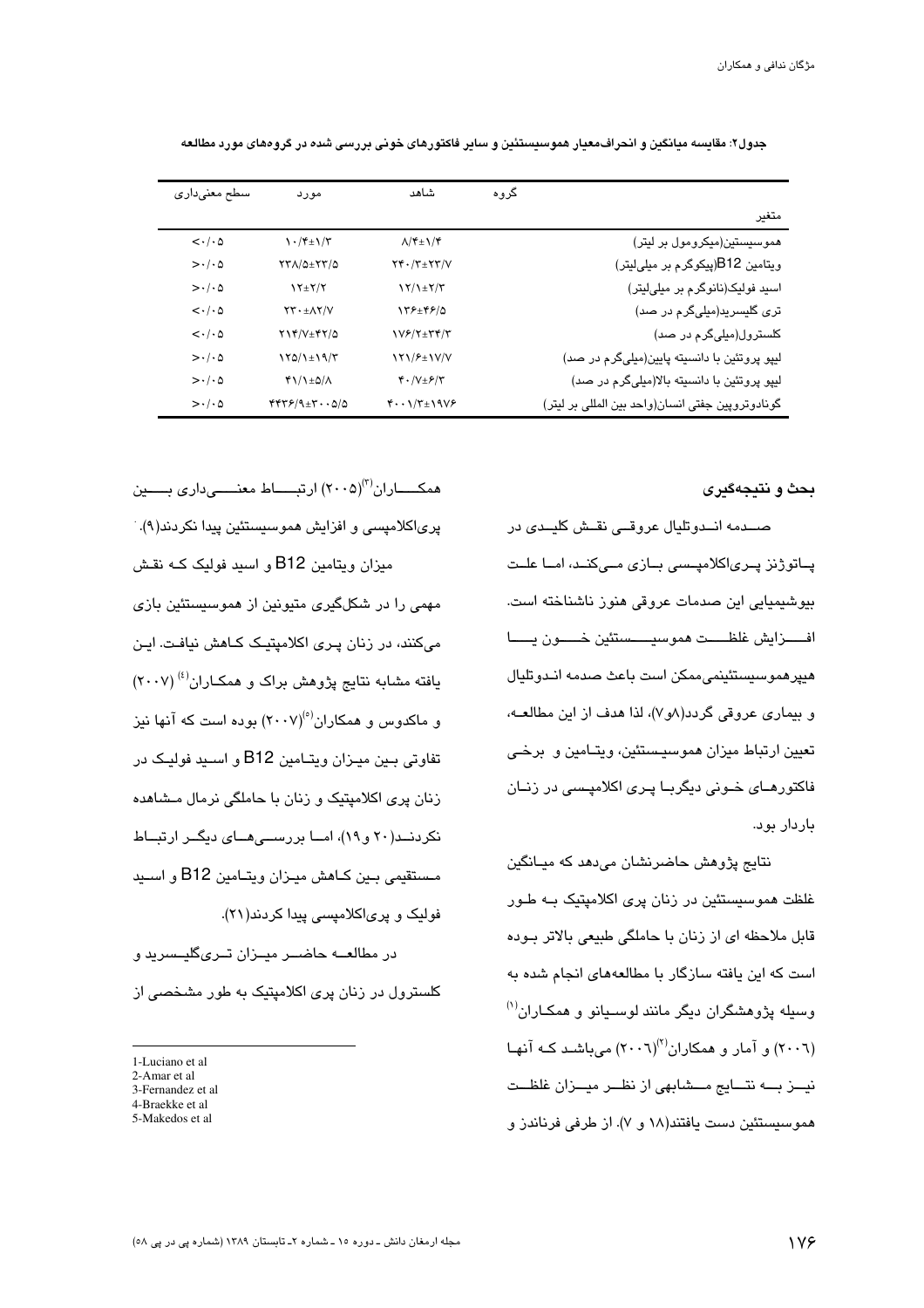زنان با حاملگی طبیعی بالاتر بود که این نتایج سازگار بــا نتــايج مطالعــهمــای کــويی و همکــاران<sup>(۱)</sup> (٢٠٠٦) و مـایرت و همکـاران<sup>(۲</sup>)(۲۰۰۷) بـوده اسـت(۲۲و ۲۲). در صورتی که میزان لیپیدهای دیگر از جمله لیپو پروتیئن با دانسيته بـالا و ليپـو پـروتيئن بـا دانـسيته پـايين بـا پری/کلامیسی ارتباطی نداشتند که این پافتهها یا نتایج بعضی مطالعههای دیگر مشابه و با بعضی مخالف مى باشند (٢٤ ق ١٤).

طبق مطالعـــه انجــام شــده ميــزان هورمــون گونادوتروپین جفتی انسان در زنان پری اکلامپتیک و زنــان بــا حــاملگي نرمــال تفــاوتي نداشــت، اگــر چــه مطالعــهمـــاي ديگـــر نتـــايج متفـــاوتى را نـــشان دادند (۲۶ و ۲۵).

بر اساس تفاوت مشاهده شده بين نتايج پژوهش حاضر و پژوهشهای دیگر احتمال می رود که تعـداد محـدود واحـدهای مـورد پـژوهش و هـمچنـین محـدوديت اطلاعــات در مــورد وضــعيت تغذيــهاى و سـلامت ماننـد؛ افـزايش وزن يـا نـسبت تـوده بـدنى واحدهای مورد پژوهش میتوانـد از عوامـل مـؤثر بـر نتایج این پژوهش باشد. از طرفی عوامـل ژنتیـک نیـز ممکــن اســت در افــزایش پــا کــاهش فاکتورهــای اندازهگیری شده در این پژوهش مداخله کند.

در مجموع نتایج پژوهش حاضر نشان داد کـه افـزایش هموسیـستئین، تـری گلیـسرید و کلـسترول سرمی با افزایش خطر پری اکلامیسی ارتباط مستقیم دارد، ولي کمبود ويتامين B12 و اسبد فوليـک همـراه با پریاکلامپسی نمیباشد. همچنین میزان لیپوپروتئین

بــا دانــسيته بــالا، لييــويروتئين بــا دانــسيته يــايين و هورمون گونادوتروپین جفتی انسان در پریاکلامپسی افزایش نشان نداد. پیشنهاد میشود کـه پـژوهشهـای بعـدی بــا تعـداد بېــشتر نمونــه و بــا در نظـر گــرفتن وضعیت تغذیهای و سلامت کلمی افـراد مـورد مطالعـه انجام گیرد تا بدین طریق بتوان به نتایج مشخصتری دست یافت و در پیشگیری از مرگ و میـر و عـوارض مادری، جنینی و نوزادی پـریاکلامیـِسی قـدمی مـؤثر برداشت. همچنین پیشنهاد میگردد در مطالعه دیگـری ارتبــاط بــین هموسىيــستئین و درجــه پــریاکلامپــسی بررسی شود. ٔ

### تقدير و تشكر

بدين وسبله اززحمـات مـسئولين و همكـاران بیمارستان امام سجاد(ع) یاسوج که ما را در انجام این پژوهش یاری نمودهاند تــشکر و قـدردانی مــینمــاییم. همچنین از همکـاران حـوزه پژوهــشی دانــشگاه علــوم پزشکی پاسوج که هزینه انجام طـرح را تقبـل نمودنـد، کمال تشکر را داریم.

<sup>1-</sup>Oiu et al 2-Mayret et al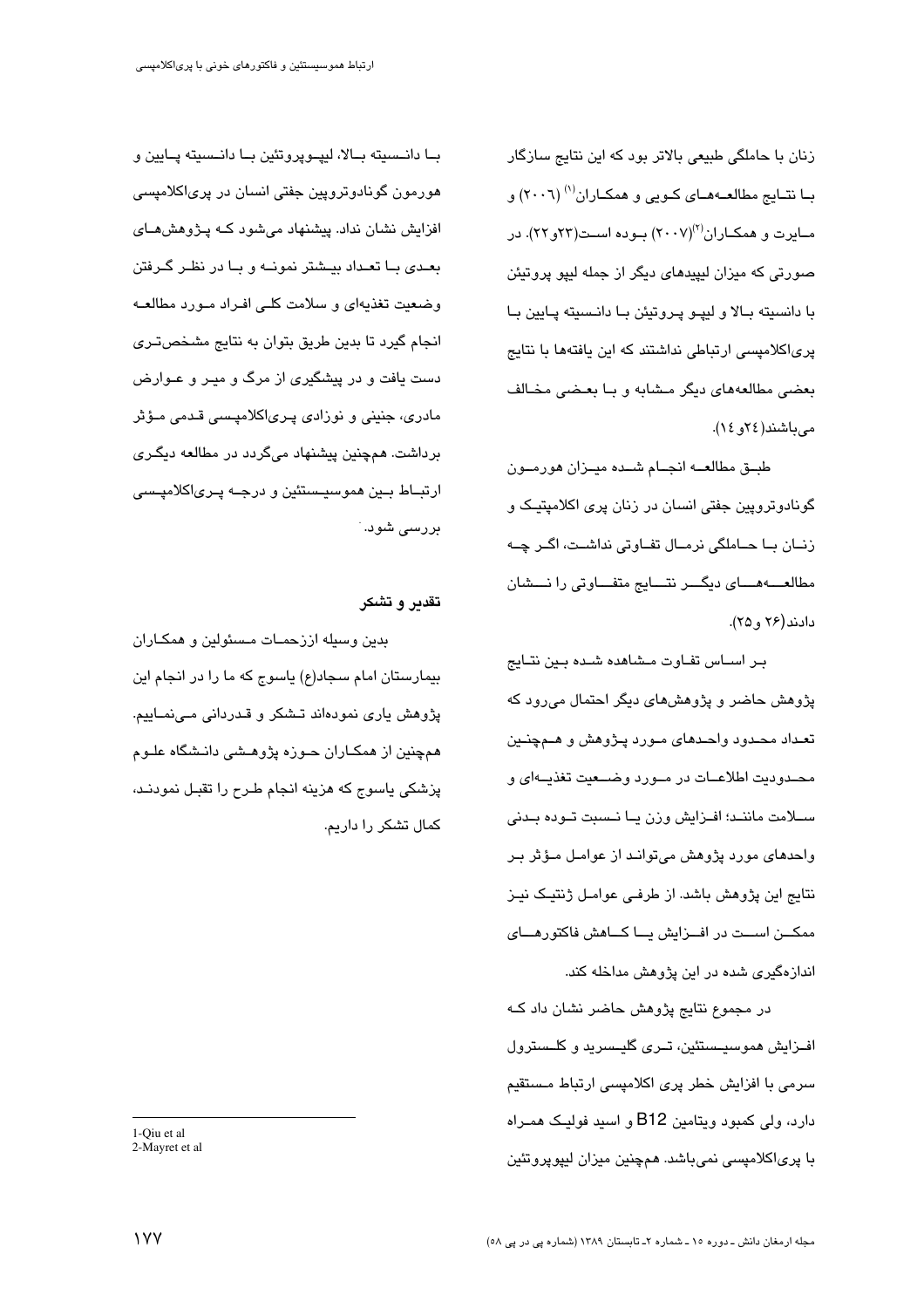## **Association of Homocysteine, Vitamin and Blood Factors with Preeclampsia in Pregnant Women**

#### **ABESTRACT:**

**Introduction & Objective:** Preeclampsia is a disease with worldwide importance to mothers and infants, where it accounts for 20–80% of the strikingly increased maternal mortality. The lack of enzymes added to the homocysteine metabolism or the cofactors necessary for its metabolism (folate, B6 vitamin, B12 vitamin) cause hyperhomocysteinemia. Abnormal serum lipid profiles such as cholesterol, LDL, HDL and triglyceride are associated with endothelial dysfunction. Recently high levels of B-HCG have been identified as a potential marker for developing preeclampsia. The purpose of this study was to identify the possible association of homocysteine, vitamin and some serum factors levels with preeclampsia in pregnant women.

**Materials and Methods:** A case control study was performed prospectively on normotensive healthy pregnant women (80) and pregnant women diagnosed with preeclampsia (80) referring to Imam Sadjad hospital in Yasuj, between September 2004 to August 2005. In addition to the obstetric evaluation and laboratory examination in the 3rd trimester of gestation, blood samples were taken from all cases for homocysteine and vitamin B12, folic acid, triglyceride, cholesterol, LDL, HDL, B-HCG analysis. The samples were evaluated by Immunoassay (ELISA). Univariant and logistic regression analyses were used to identify predictors of outcomes.

**Results:** The mean plasma level of total homocysteine was significantly higher in preeclamptic women compared with normal pregnancy(p<0/05). No significant differences were observed in B12 concentrations and plasma folic acid (P>0.05). Triglyceride and cholesterol levels were significantly higher in preeclamptic women compared with normal pregnant women(p<0/05). LDL and HDL levels were not correlated with preeclampsia. There was no significant association between preeclampsia and B-HCG levels.

**Conclusion:** Homocysteine, triglyceride and cholesterol concentrations increase in preeclampsia but decrease of vitamin B12 and folic acid levels was not observed in preeclampsia. LDL, HDL and B-HCG levels were not different between preeclamptic women and women with normal pregnancy.

**Key words:** Homocysteine, Triglyceride, Vitamin B12, Folic Acid, Cholesterol, B-HCG, Preeclampsia.

**Nadafi M\* , Mohammad Hosseini S\* , Afrasiabyfar A\*\* , Momeni E\* , Malekzadeh GM\*\*\* .** 

.<br>MSC in Nursing, Department of<br>Nursing, College of Nursing & Nursing, College of Nursing Midwifery, Yasouj University of Medical Science , Yasouj, Iran Assistant Professor of Nursing, Department of Nursing, College of<br>Nursing & Midwifery, Yasouj Nursing & University of Medical Science Yasouj, Iran

\*Assistant Professor of Nutrition, Department of Nutrition, Faculty of Health, Yasuj University of Medical Sciences, Yasuj, Iran

**Received:05/04/2010 Accepted:31/05/2010** 

**Corresponding Author: Mohammad Hosseini S** 

**Email:hossini3270@yahoo.com**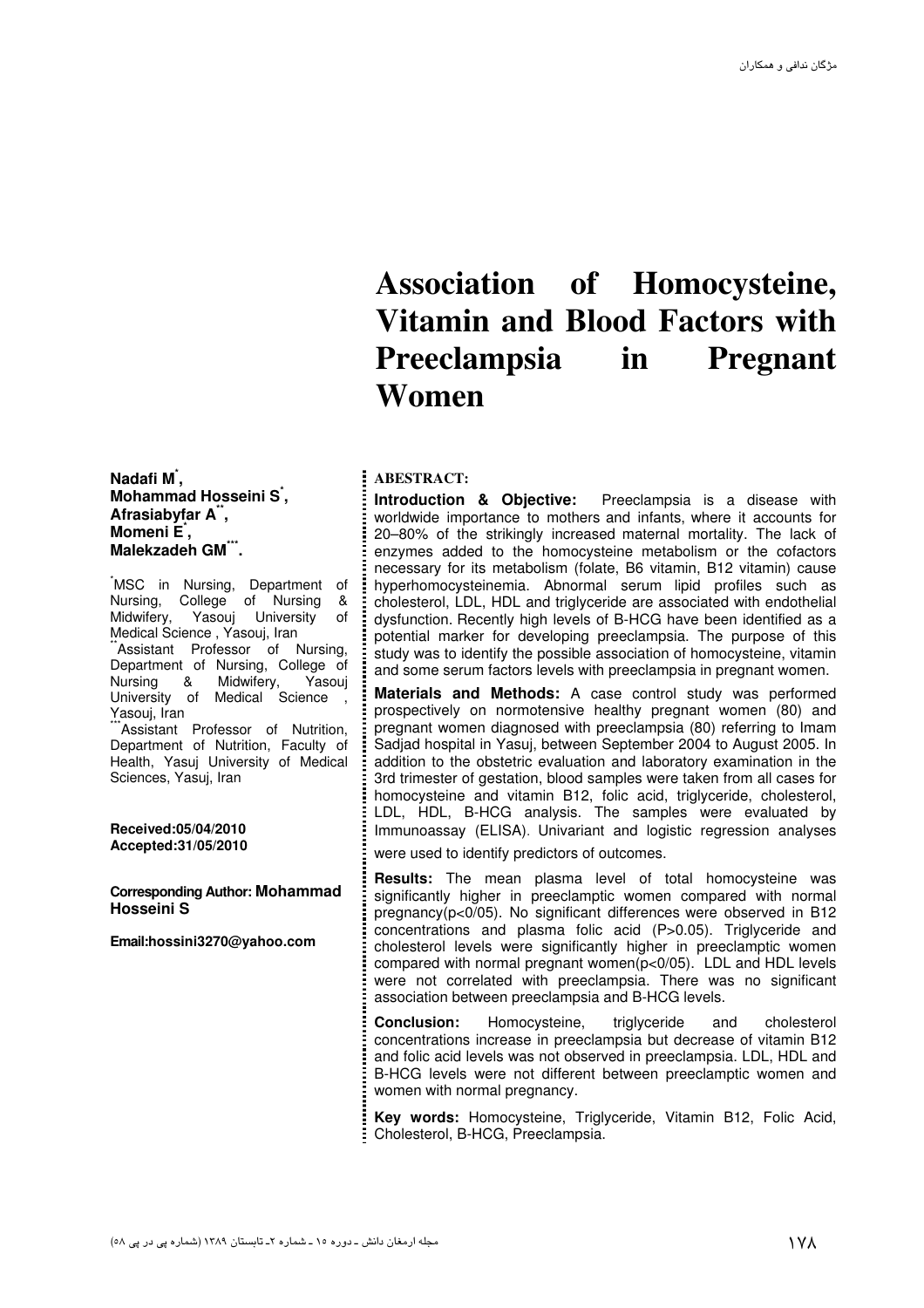### **REFERENCES:**

1.Cunningham FG, Gant FN, Leveno JK, Gilstrap CL, Hauth CJ, Wenstrom DK. Williams obstetrics. 22nd ed. New York: McGraw-Hill; 2005; 870-90.

2.Baksu A, Taskin M, Goker N, Baksu B, Uluocak A. Plasma homocysteine in late pregnancies complicated with pre eclampsia and in newborns. American Journal of Perinatology 2006; 23(1): 31-5.

3.Daly S, Cotter A, Molloy AE, Scott J. Homocysteine and folic acid: implications for pregnancy. Semin Vasc Med. 2005 May; 5(2):190-200.

4.Lewis G, Drife J. Why mothers die 1997-1999. The confidential enquiries into maternal deaths in the united kingdom. RCOG Press, London, 2001.

4.Department of Health from RCOG and NICE. Report from the confidential enquiries into maternal deaths in the UK 1997-9. London: RCOG Press 2001.

5.Diane M. Maggie A. Cooper BA, Myles textbook for midwives, 14<sup>th</sup> ed. NewYork: Churchill Livingstone; 2003; 533-4.

6.Roberts JM, Balk JL, Bodnar LM, Belizán JM, Bergel E, Martinez A. Supplement: nutrition as a preventive strategy against adverse pregnancy outcomes. Nutrient involvement in preeclampsia. J Nutr 2003; 133; 1684S-1692S.

7.Luciano EM, Pallavi ML, Villar M, Jose MD, Mark D, Guillermo MD, et al. Mapping the theories of preeclampsia: The role of homocysteine. Obstetrics & Gynecology 2005; 105: 411-25.

8.Thelma E, Robert W, Ashi R, Roberta B, James M. Homocysteine and folic acid are inversely related in black women with preeclampsia. Hypertension 2004; 43: 1279.

9.Fernández M, Fernández G, Diez-Ewald M, Torres E, Vizcaíno G, Fernández N, et al. Plasma homocysteine concentration and its relationship with the development of preeclampsia. Effect of prenatal administration of folic acid. Invest Clin 2005; 46(2): 187-95.

10.Hogg BB, Tamura T, Johnston KE, Dubard MB, Goldenberg RL. Second-trimester plasma homocysteine levels and pregnancy-induced hypertension, preeclampsia, and intrauterine growth restriction. Am J Obstet Gynecol 2000; 183(4): 805-9.

11.Kale A, Kale E, Akdeniz N, Erdemoglu M, Yalinkaya A, Yayla M. Investigation of folic acid, vitamin B12, Vitamin B6 and homocysteine levels in preeclamptic pregnancies. Perinatal Journal 2006; 14(1): 31-6.

12.Thelma E, Robert W, Ashi R, Roberta B, James M. Homocysteine and folic acid are inversely related in black women with preeclampsia. Hypertension 2004; 43: 1279.

13.Glenville M. Nutritional supplements in pregnancy: commercial push or evidence based?. Current Opinion in Obstetrics & Gynecology 2006;18(6): 642-7.

14.Wakatsuki A, Ikenoue N, Okatani Y, Shinohara K, Fukaya T**.** Lipoprotein particles in preeclampsia: susceptibility to oxidative modification. Obstetrics & Gynecology 2000; 96: 55-9.

15.Halvorsen B, Yndestad A, Damås JK, Waehre T, Tonstad S, Aukrust P, et al. 8-isoprostaglandin f<sub>2</sub> increases expression of lox-1 in jar cells. Hypertension 2001; 37: 1184.

16.Winkler K, Wetzka B, Hoffmann MM, Friedrich I, Kinner M, Baumstark MW, et al. Triglyceride-Rich lipoproteins are associated with hypertension in preeclampsia. The Journal of Clinical Endocrinology & Metabolism 2003:88(3): 1162-6.

17.Sánchez MF, Barahona T, Soberón F, Morgan MA. Observations on pe-eclampsia-eclampsia and the advances in the evolution of some laboratory tests. Ginecol Obstet Mex 1997; 65: 300-4.

18.Amar LD, Khoja A, Karira AK, Rukhsana N, Amar LG. Assessment of homocysteine levels in Preeclampsia. Med Channel 2006; 12(2): 16-8.

19.Braekke K, Ueland PM, Harsem NK, Karlsen A, Blomhoff R, Staff AC. Homocysteine, cysteine, and related metabolites in maternal and fetal plasma in preeclampsia. Pediatr Res 2007; 62(3): 319-24.

20.Makedos G, Papanicolaou A, Hitoglou A, Kalogiannidis I, Makedos A, Vrazioti V, et al. Homocysteine, folic acid and B12 serum levels in pregnancy complicated with preeclampsia. Arch Gynecol Obstet 2007; 275(2): 121-4.

21.Dodds L, Fell DB, Dooley KC, Armson BA, Allen AC, Nassar BA, et al. Effect of homocysteine concentration in early pregnancy on gestational hypertensive disorders and other pregnancy outcomes. Clin Chem 2008; 54(2):326-34.

22.Qiu C, Phung TT, Vadachkoria S, Muy-Rivera M, Sanchez SE, Williams MA,et al. Oxidizedlowdensity lipoprotein (oxidized ldl) and therisk of preeclampsia. Physiol Res 2006; 55: 491-500.